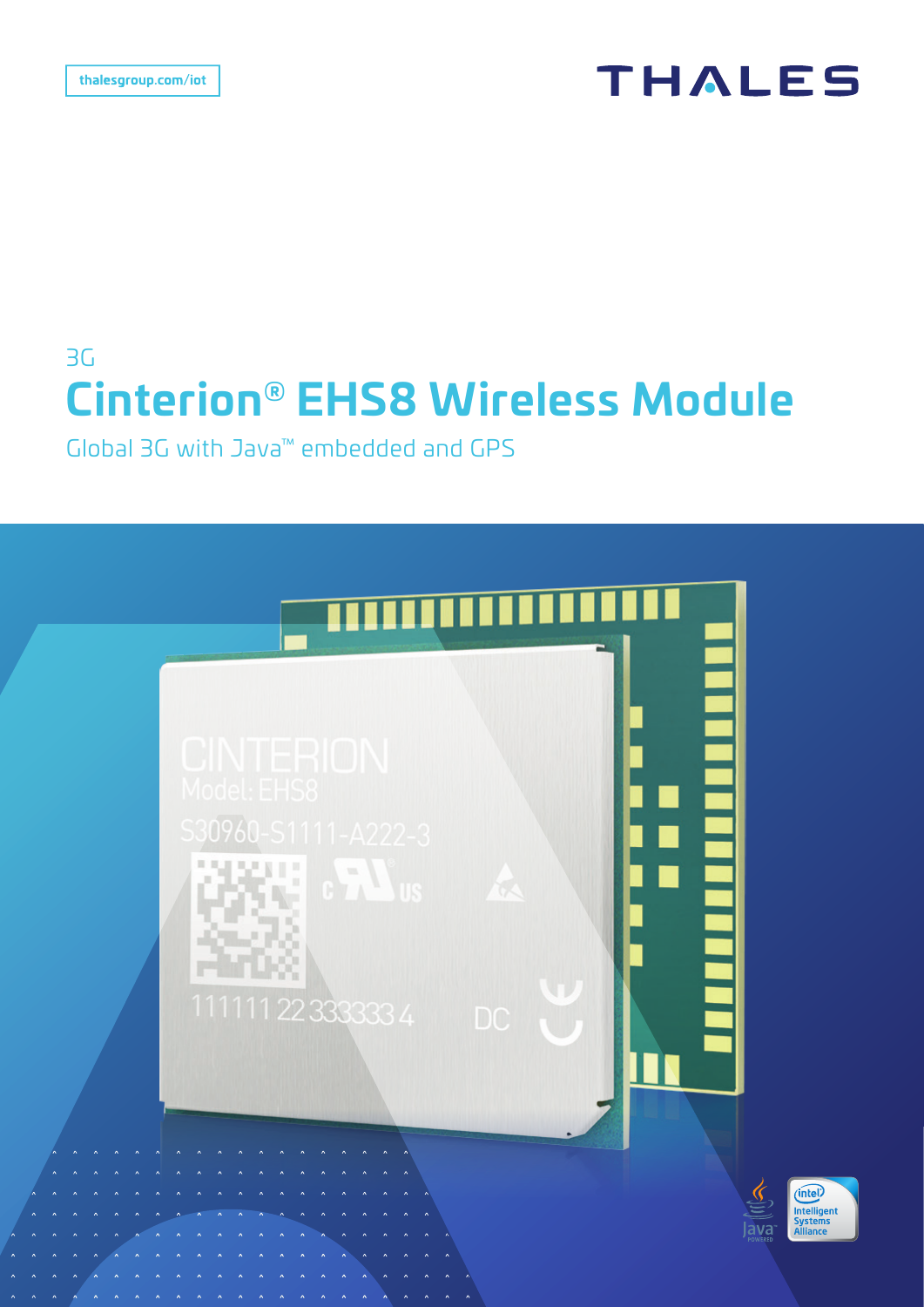# **Cinterion® EHS8 Wireless Module**

Global 3G with Java™ Embedded and GPS





For more than a decade, Thales's Java strategy has enabled customers and partners to leverage the massive Java ecosystem by offering a powerful ARM11 architecture to reduce complexity and speed up application integration. Thales is expanding its leading edge portfolio of Java embedded solutions and services with the Cinterion® EHS8, an embedded GPS machine-tomachine (M2M) module.

The compact EHS8 module offers the latest Java ME 3.2 client runtime platform optimized for resource-constrained M2M applications. It significantly reduces total cost of ownership (TCO) and development timelines by sharing internal resources such as memory, a large existing code base and proven software building blocks. The improved Java concept uses Multi MIDlet Java execution to simultaneously host and run multiple applications and protocols. An extended security concept with the latest TLS/SSL engine provides secure and reliable TCP/IP connectivity while an enriched internal flash file system enables free of charge firmware updates over-the-air (FOTA) when required.

Sophisticated sandbox modeling and layered architectures simplify device management (DM) and separate mobile network operator approvals from application code development, allowing simultaneous progress of both phases for a shorter time to market.

Providing the capability for multiple designs from one solution, the newest addition to Thales's Industrial platform is an ideal module for applications migrating from 2G to 3G requiring cost efficiency along with global connectivity. EHS8 offers five band HSPA to support high bandwidth connectivity and enables speeds up to 7.2 Mbps in downlink and 5.7 Mbps in uplink. EHS8 supports common industrial interfaces such as USB, serial interfaces, I²C and various GPIO's to be connected with the Java engine.

Bringing together embedded GPS, a miniaturized footprint and cost efficiency with Java flexibility and 3G capabilities, the EHS8 module is the ideal solution for size-constrained applications such as track and trace solutions.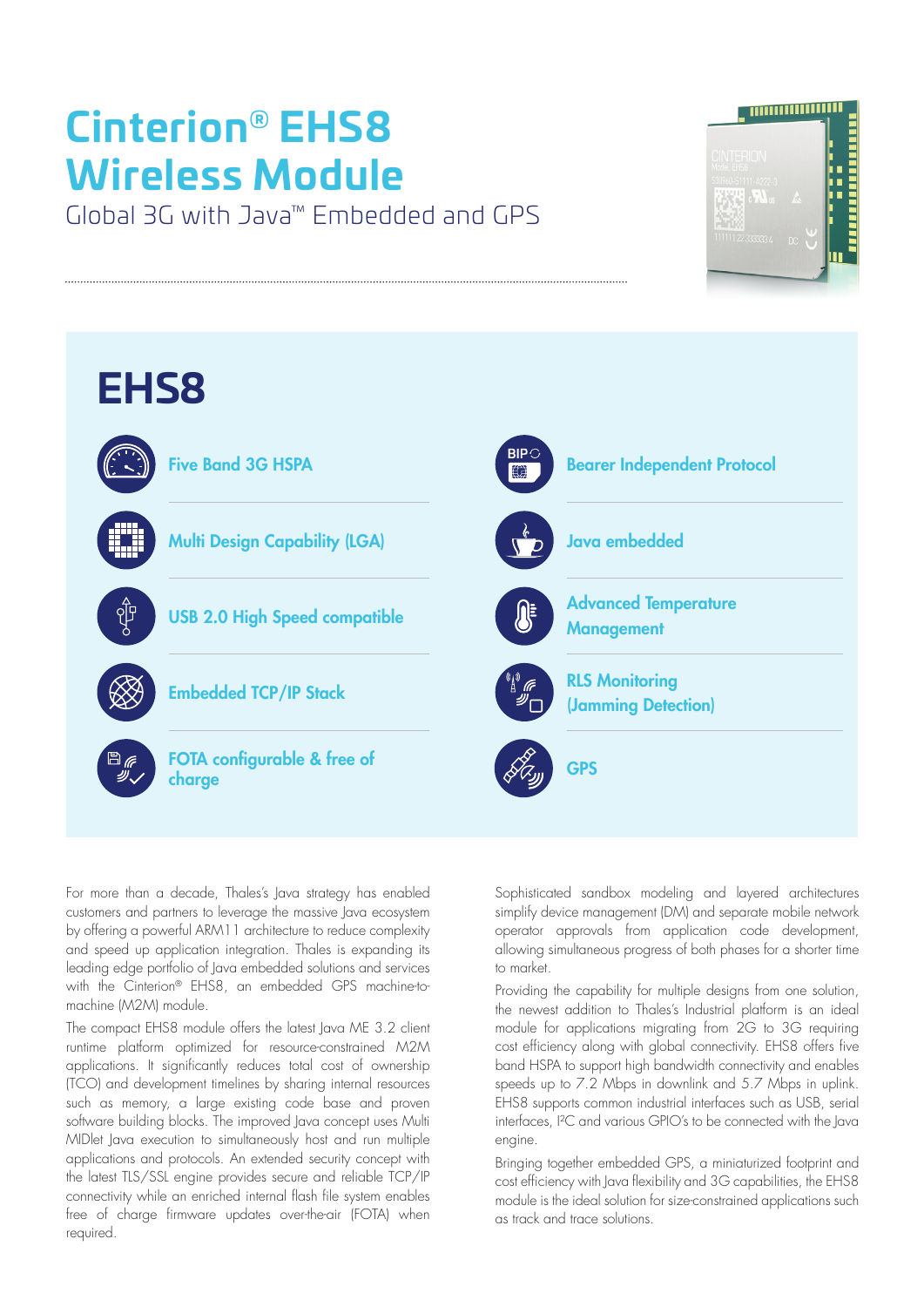# Global 3G with Java™ Embedded and GPS



#### BIP (Bearer Independent Protocol)

BIP secures broadband speed to eUICC (MIM / classic) to enable On-Demand Provision Service (OPS) and Remote Application Management by direct communication between eUICC and network based on internal TCP/IP stack. As a result it enables instant data connectivity on 1st use of a device, as well as a flexible mobile subscription throughout the lifecycle and a reduced number of customer device variants.

#### Full type approval

As is true with all Cinterion modules, EHS8 includes full type approval (FTA) for global roaming as well as certification from the largest mobile operators worldwide.

#### Java™

Java offers easy and fast application development, a broad choice of tools, high code reusability, easy maintenance, a proven security concept, on-device debugging as well as multithreading programming and program execution.

### Thales M2M Support includes:

- **Personal design-in consulting for hardware and** software
- **I** Extensive RF test capabilities
- GCF/PTCRB conform pretests to validate approval readiness
- **Regular training workshops**



Local engineers, a competent helpdesk, a dedicated team of R&D specialists and an advanced development center are the hallmarks of our leading support offer.

# Cinterion® EHS8 Features

#### General Features

- **3GPP Rel.7 Compliant Protocol Stack**
- **Five Bands UMTS (WCDMA/FDD)** Bands: 800, 850, 900, 1900 and 2100 MHz
- Quad-Band GSM Bands: 850, 900, 1800 and 1900 MHz
- **I** SIM Application Toolkit, letter class "b", "c", "e" with BIP and RunAT support
- **Control via standardized and extended** ATcommands (Hayes, TS 27.007 and 27.005)
- **TCP/IP stack access via AT command and** transparent TCP/UDP services
- **Secure Connection with TLS**
- I Internet Services TCP/UDP server/client, DNS, Ping, HTTP, FTP client
- **LGA pad soldering mount, MSL4**
- **Supply voltage range 3.1 4.5 V, highly optimized for** minimal power consumption
- Dimension: 27.6 x 25.4 x 2.2 mm
- Weight: 3 g
- Operating Temperature: -40 °C to +90 °C

### **Specifications**

- HSDPA Cat.8 / HSUPA Cat.6 data rates DL: max. 7.2 Mbps, UL: max. 5.76 Mbps
- **I** EDGE Class 12 data rates DL: max. 237 kbps, UL: max. 237 kbps
- GPRS Class 12 data rates DL: max. 85.6 kbps, UL: max. 85.6 kbps
- CSD data transmission up to 9.6 kbps
- SMS text and PDU mode support
- **High quality voice support for handset, headset and** hands-free operation
- **I** Integrated TTY modem

#### Special Features

- USB interface feature a composite mode, compliant to Windows, Linux and Mac
- **Firmware update via USB and serial interface**
- RLS Monitoring (Jamming detection) in 2G and 3G
- Informal Network Scan
- I Integrated FOTA, configurable and free of charge